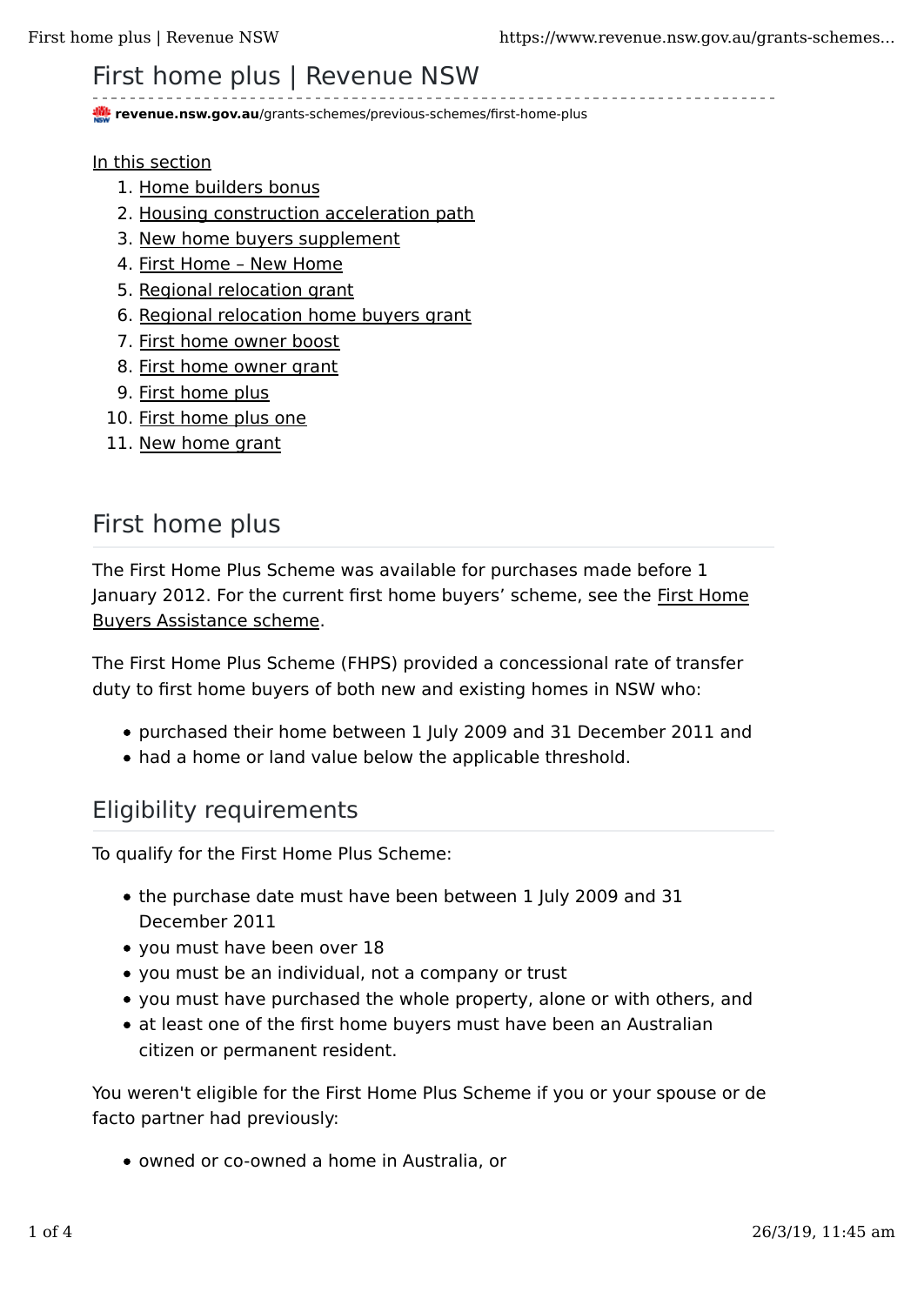• received assistance under the FHPS.

#### Residence requirements

You or one of the other first home buyers must have moved into the new home within 12 months after buying the property, and lived there for at least six continuous months.

If you bought land and built a new home, you must have moved in within 12 months of construction being completed.

You don't have to meet these requirements if you were a member of the Australian Defence Force when you purchased the property and:

- you and everyone you bought the home with was on the NSW electoral roll
- the purchase date was after 21 October 2009.

### Buying with others who aren't eligible

You were still eligible eve if you purchased the property with people who eligible for First Home Plus Scheme, as long as eligible buyers purchased more than 50% of the property. The amount of transfer duty you need to pay will be based on the proportion of the property you own. This is called the First Home Plus One Scheme (FHPOS).

The exception is where your spouse or partner was one of the ineligible buyers. In this case, neither of you are eligible.

#### Transfer duty

The amount of transfer duty payable was based on how much you paid for your property and whether you purchased an existing home or vacant land.

# Existing homes

- You won't pay any transfer duty if your home was valued at less than \$500,000.
- For homes valued between \$500,000 and \$600,000, you only have to pay some transfer duty.
- To calculate your concession, multiply the purchase price by 0.2249 and subtract \$112,450.

We've set out some examples below.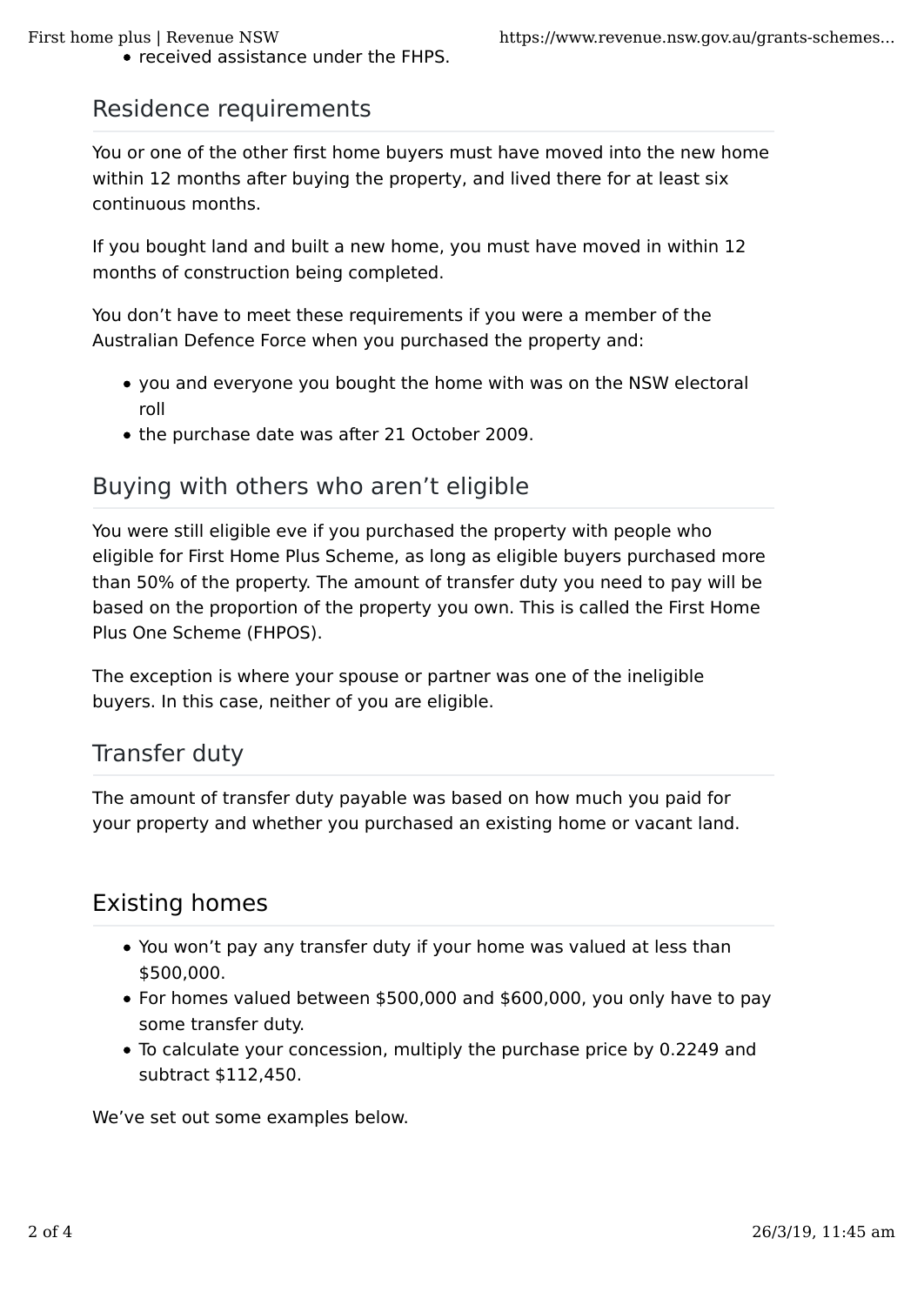First home plus | Revenue NSW https://www.revenue.nsw.gov.au/grants-schemes...

|           |          | Purchase price Usual transfer duty Transfer duty you owe Concession |      |
|-----------|----------|---------------------------------------------------------------------|------|
|           |          |                                                                     |      |
| \$500,000 | \$17,990 | \$0                                                                 | 100% |
| \$525,000 | \$19,115 | \$5,623                                                             | 29%  |
| \$550,000 | \$20,240 | \$11,245                                                            | 56%  |
| \$575,000 | \$21,365 | \$16,868                                                            | 79%  |
| \$600,000 | \$22,490 | \$22,490                                                            | 0%   |

#### Vacant land

You can apply for a transfer duty exemption on vacant land on which you've built – or intend to build – your home.

- You won't pay any transfer duty for land valued at less than \$300,000 at the time of purchase.
- For land valued between \$300,000 and \$450,000, you only have to pay some transfer duty.
- To calculate your concession, multiply the purchase price by 0.1049 and then subtract \$31,470.

We've set out some examples below.

| \$300,000 | \$8,990  | \$0      | 100%  |
|-----------|----------|----------|-------|
| \$340,000 | \$10,790 | \$4,196  | 39%   |
| \$380,000 | \$12,590 | \$8,392  | 67%   |
| \$420,000 | \$14,390 | \$12,588 | 87%   |
| \$450,000 | \$15,740 | \$15,740 | $0\%$ |

**Purchase price Usual duty First Home Plus duty Concession**